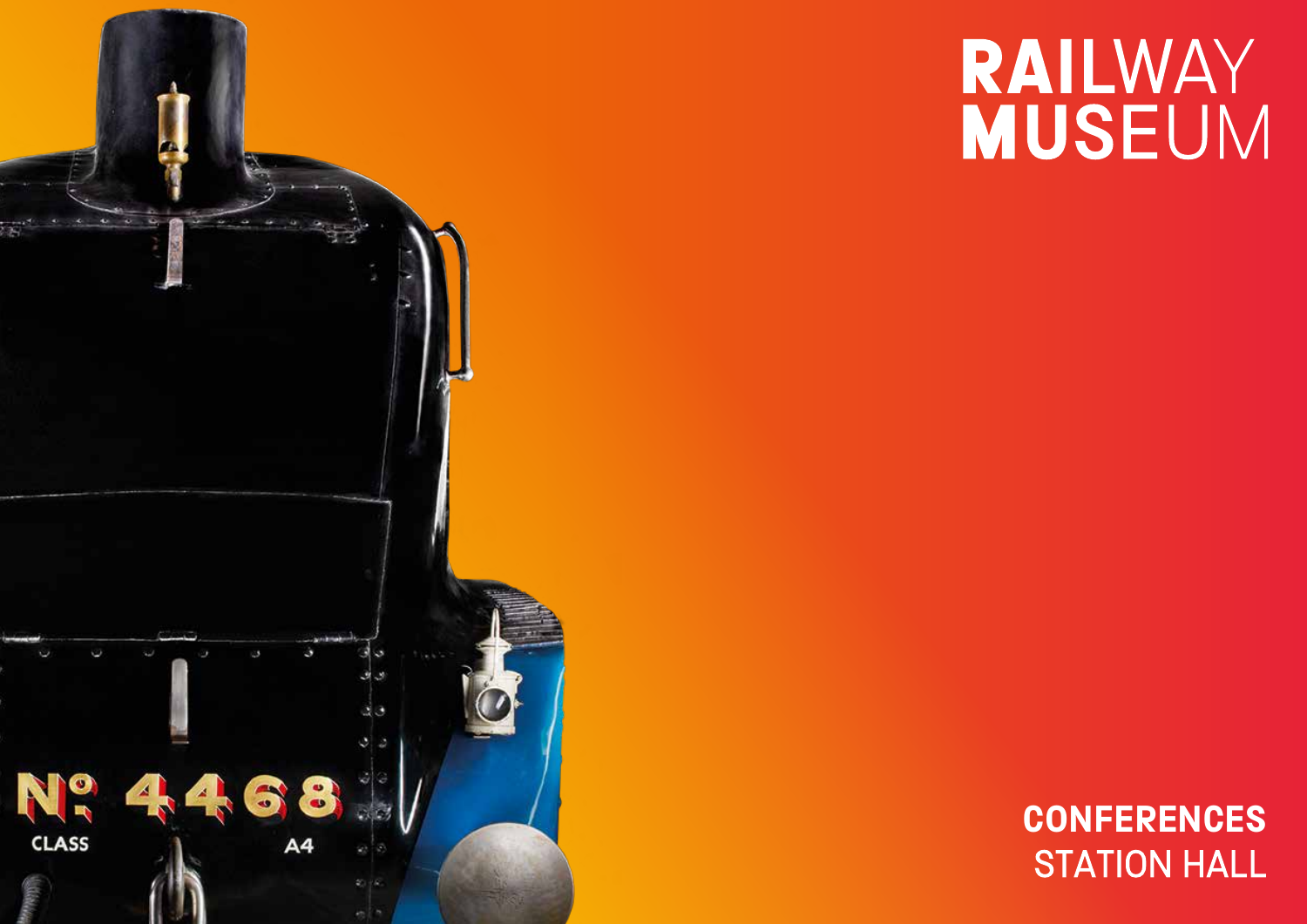## **OUR UNIQUE VENUE**

In 1975 the National Railway Museum was opened on Leeman Road in York. The huge former steam locomotive depot was an ideal site for a National Railway Museum. Following its conversion and opening as the very first national museum outside London, the museum was an immediate success with the public.

Today the National Railway Museum is one of Britain's busiest museums and is perhaps the most popular railway museum in the world.

We understand the complexity of organising an event, and that is why you will have a dedicated event organiser to help you with all the logistics of the day and be on hand throughout to assist with any enquiries to ensure your event runs as smoothly as possible.

**B144**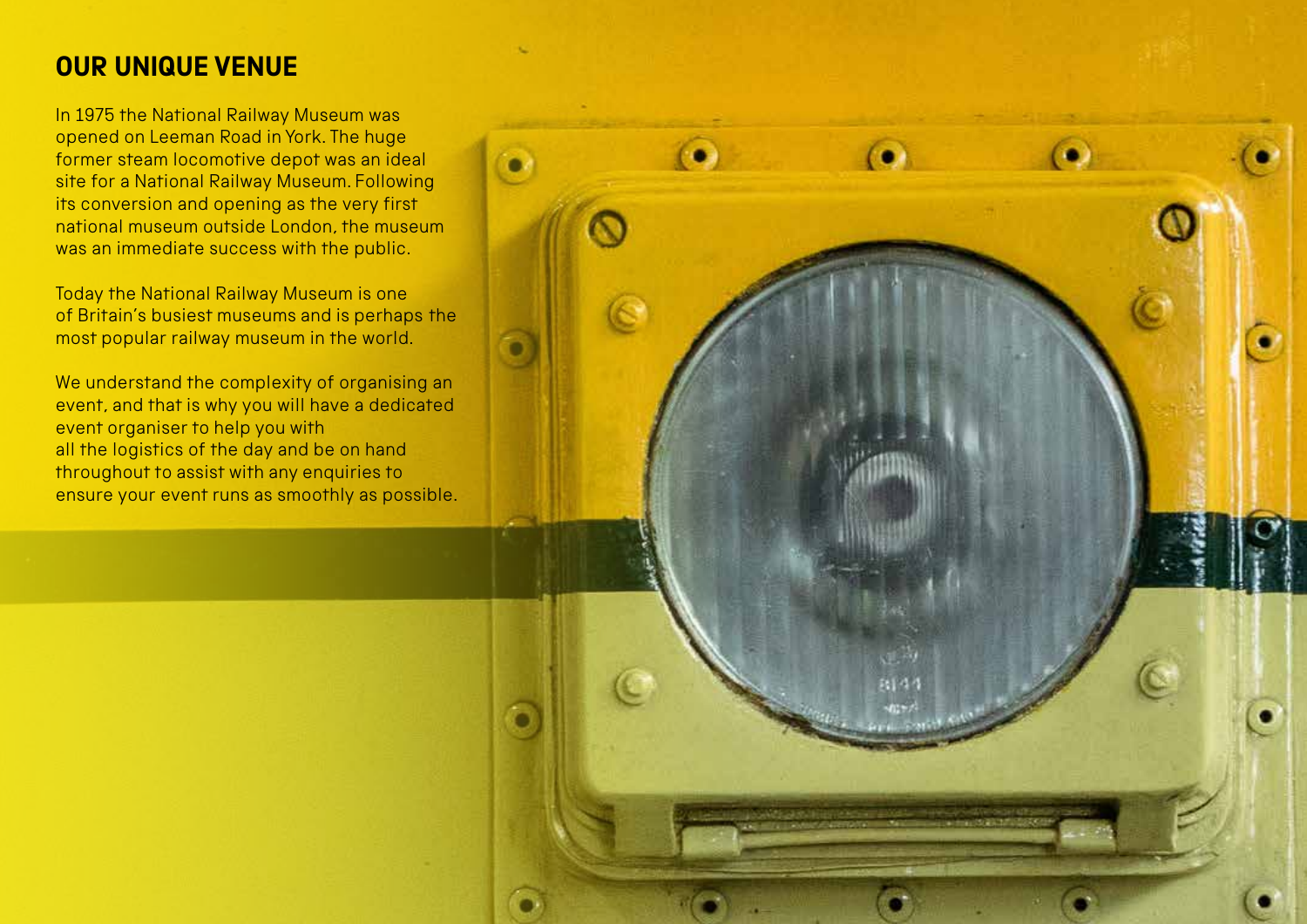### **DAY DELEGATE RATE £37.95 + VAT PER PERSON**

#### **Registration**

Freshly brewed coffee and a selection of tea & herbal infusions, served with a bakery basket

#### **Mid-morning break**

Freshly brewed coffee and a selection of tea & herbal infusions

#### **Afternoon break**

Freshly brewed coffee and a selection of tea & herbal infusions, served with homemade biscuits

#### **Lunch menu**

Sandwiches on a selection of white, wholemeal or speciality bread with a variety or meat, fish and vegetarian fillings

Vegetable crisps and cheese straws with dips (V) (GF)

Chicken Caesar salad in a gem leaf

Moroccan falafel with a tahini dip (VE)

Black pudding sausage rolls with piccalilli

Vegetable samosas with raita (V) Selection of Yorkshire mini tray bakes

#### **Adittional Extras**

- Complimentary WI-FI
- Complimentary on-site parking for all delegates
- Bottled water throughout the day

#### **Capacities**

- 50 delegates minimum with a maximum of 104 cabaret style
- 4 delegates per 6ft round table
- These capacities allow for social distancing and space for AV at the front of the room dependant on your requirements
- Refreshments and lunch will be served at different stations around the hall to allow social distancing during all breaks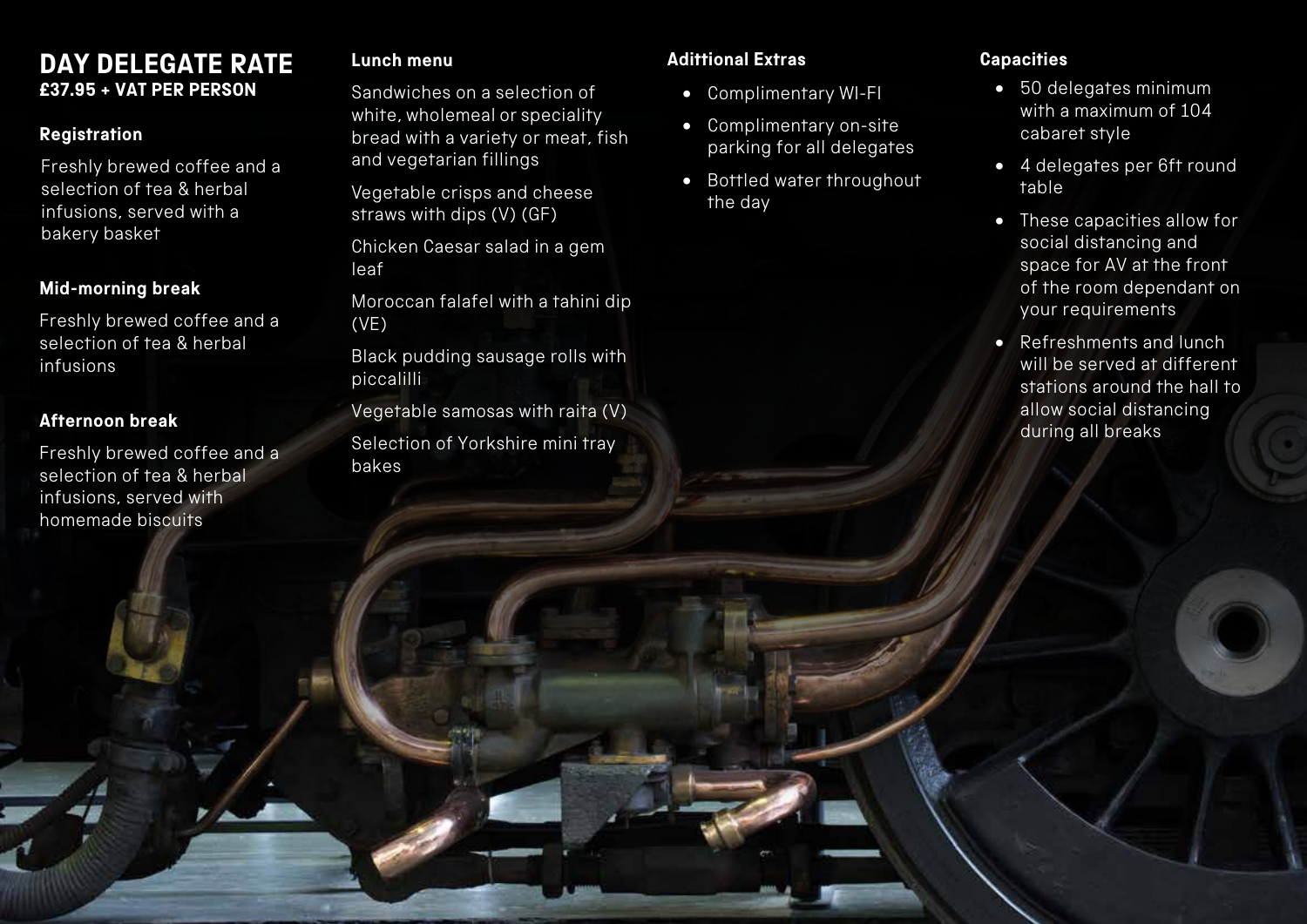## **COVID19 GUIDANCE**

- All attendees at the event must wear a face covering before entering the venue and must keep it on until they leave, unless there is a reasonable excuse for removing it
- The National Railway Museum will have clear signage around the venue along with hand sanitiser at all entry and exit points
- All attendees must be socially distanced, and the National Railway Museum will follow all the COVID secure guidance
- Pre-event registration will take place and a QR code will also be available on the day
- We will be taking part in NHS Track and Trace by keeping a record of all your delegates for 21 days
- Queuing systems will be put in place for refreshments and lunch – this will be controlled and social distanced
- Steps will be taken to avoid loud speaking or shouting by using microphones
- There will be clear signage for wellbeing facilities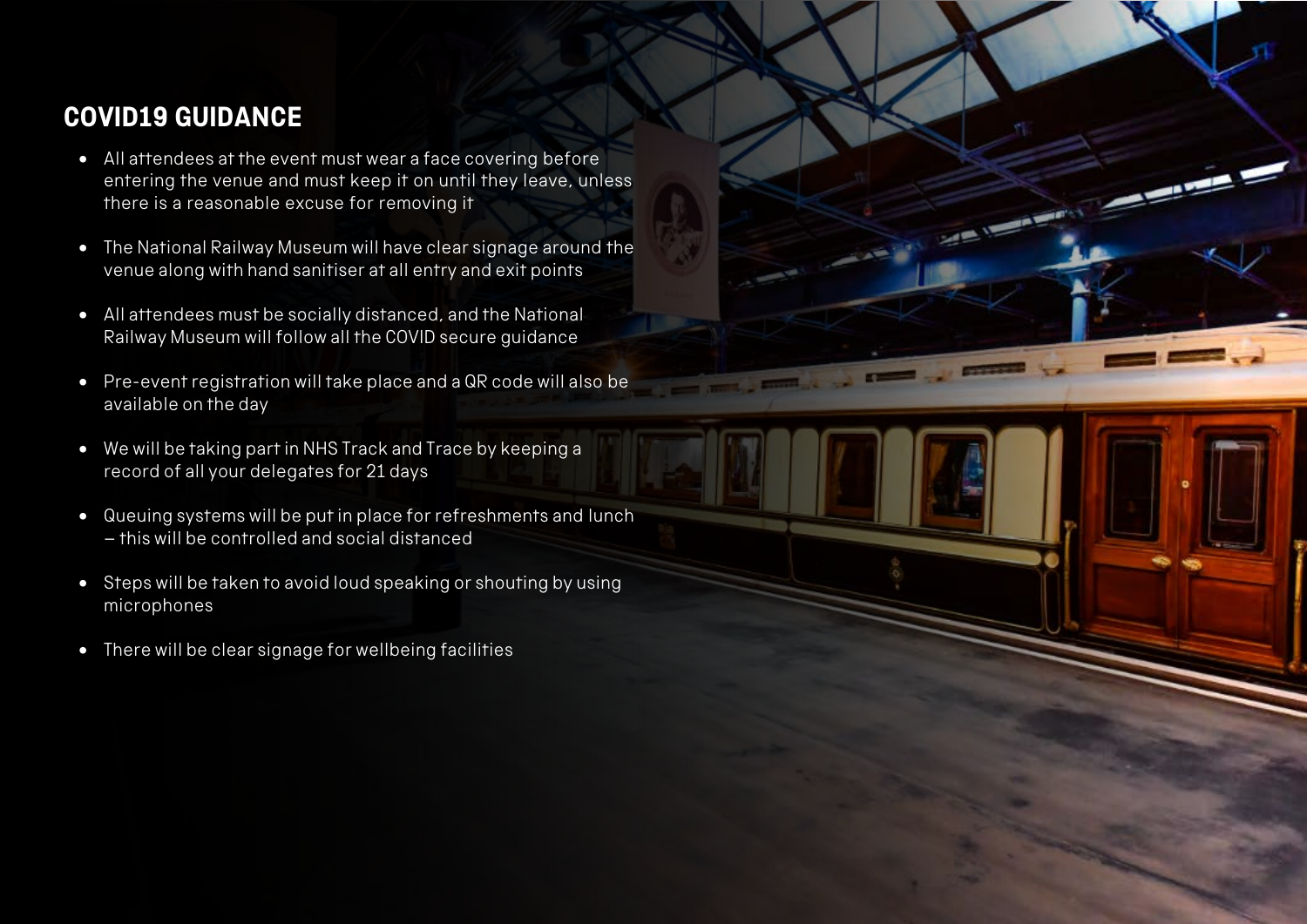## **OUR PREFERRED AV SUPPLIER**

If you are looking for an AV company with an eye for detail, a dynamic team which uses the latest AV & Lighting technology then you have come to the right place.

Firefly Audio Visual Solutions Ltd are a well-established company with many years of experience in providing sound and lighting solutions for corporate and entertainment events, catering for all your AV hire needs. Allow Firefly AV to light up your event and you will receive a top-class service from experienced professionals. Our highly skilled engineers will ensure that your event will be brought to life through our top-class technology, excellent service, and attention to detail. Contact us for details about our AV rental services today.

Whatever your budget Firefly AV can deliver the right package for you. We have a wealth of experience in working on large scale corporate events right through to smaller private parties. Our AV hire and AV rental services provide the tools you need to give your event a real impact; teamed with our knowledge and experience of audio visual event production and venue support we are sure to get you the right result.

Firefly AV can add energy and dynamism to your event. Our project managers can ensure that your event is talked about for years to come. Do not settle for second best - choose Firefly AV and get the very best in sound and lighting for your event. If you are unsure whether we can help with your event needs, then why not give us a call, and one of our audio-visual equipment experts will be on hand to help.